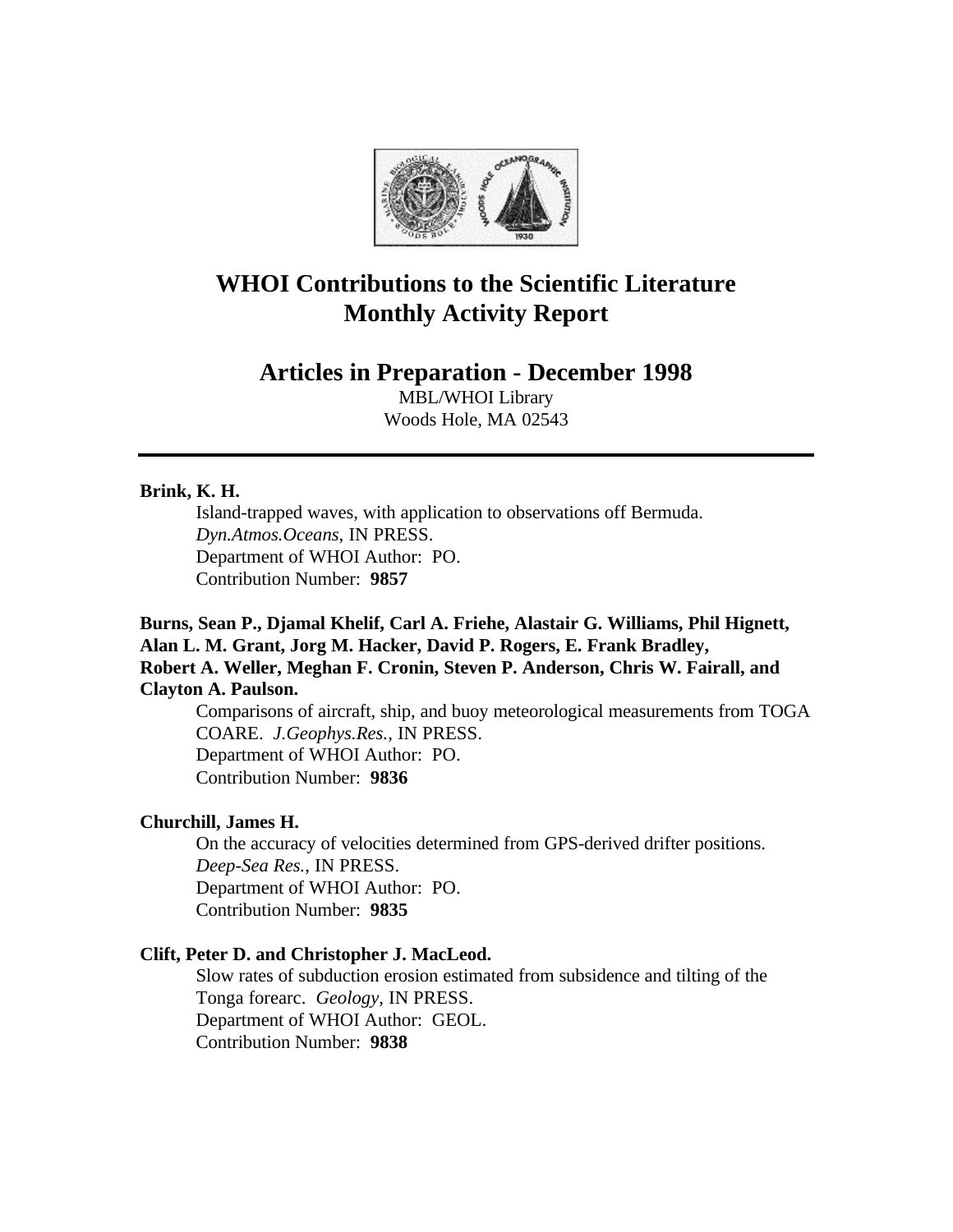#### **Croot, Peter L., James W. Moffett, and Larry Brand.**

Production of extracellular Cu complexing ligands by eucaroytic phytoplankton in response to Cu stress. *Limnol.Oceanogr.*, IN PRESS. Department of WHOI Author: MCG. Contribution Number: **9844**

# **Croot, Peter L., James W. Moffett, and George W. Luther, III.**

Polarographic determination of half-wave potentials for copper-organic complexes in seawater. *Mar.Chem.*, IN PRESS. Department of WHOI Author: MCG. Contribution Number: **9843**

# **Garzoli, Siliva L., Philip L. Richardson, Christopher M. Duncombe Rae. David M. Fratantoni, Gustavo J. Goni, and Andreas J. Roubicek.**

Three Agulhas rings observed during the Benguela Current experiment. *J.Geophys.Res.*, IN PRESS. Department of WHOI Author: PO. Contribution Number: **9837**

#### **Hemleben, C., R. K. Olsson, W. A. Berggren, B. Huber, and R. D. Norris.**

Atlas of Paleocene planktonic foraminifera. *Paleobiology*, IN PRESS. Department of WHOI Author: GEOL. Contribution Number: **NONE**

#### **Minor, Elizabeth C., Timothy I. Eglinton, and Jaap J. Boon.**

Direct temperature-resolved mass spectrometry as a quantitative technique. *J.Anal.Appl.Pyrolysis*, IN PRESS. Department of WHOI Author: MCG. Contribution Number: **9845**

#### **Morrison, Archie T., III, Edwin A. Cowen, and Philip L.-F. Liu.**

Velocity profile measurements in the crest of a breaking wave using the BAS rake acoustic velocity sensor. *6th IEEE Current Measurement Technology Conference*, IN PRESS. Department of WHOI Author: AOPE. Contribution Number: **9856**

#### **Orr, Marshall H., Loren R. Haury, Peter H. Wiebe, and Melbourne G. Briscoe.**

Backscatter or high frequency (200 KhZ) acoustic wavefields from ocean turbulence. *J.Acoust.Soc.Am.*, IN PRESS. Department of WHOI Author: AOPE Contribution Number: **9853**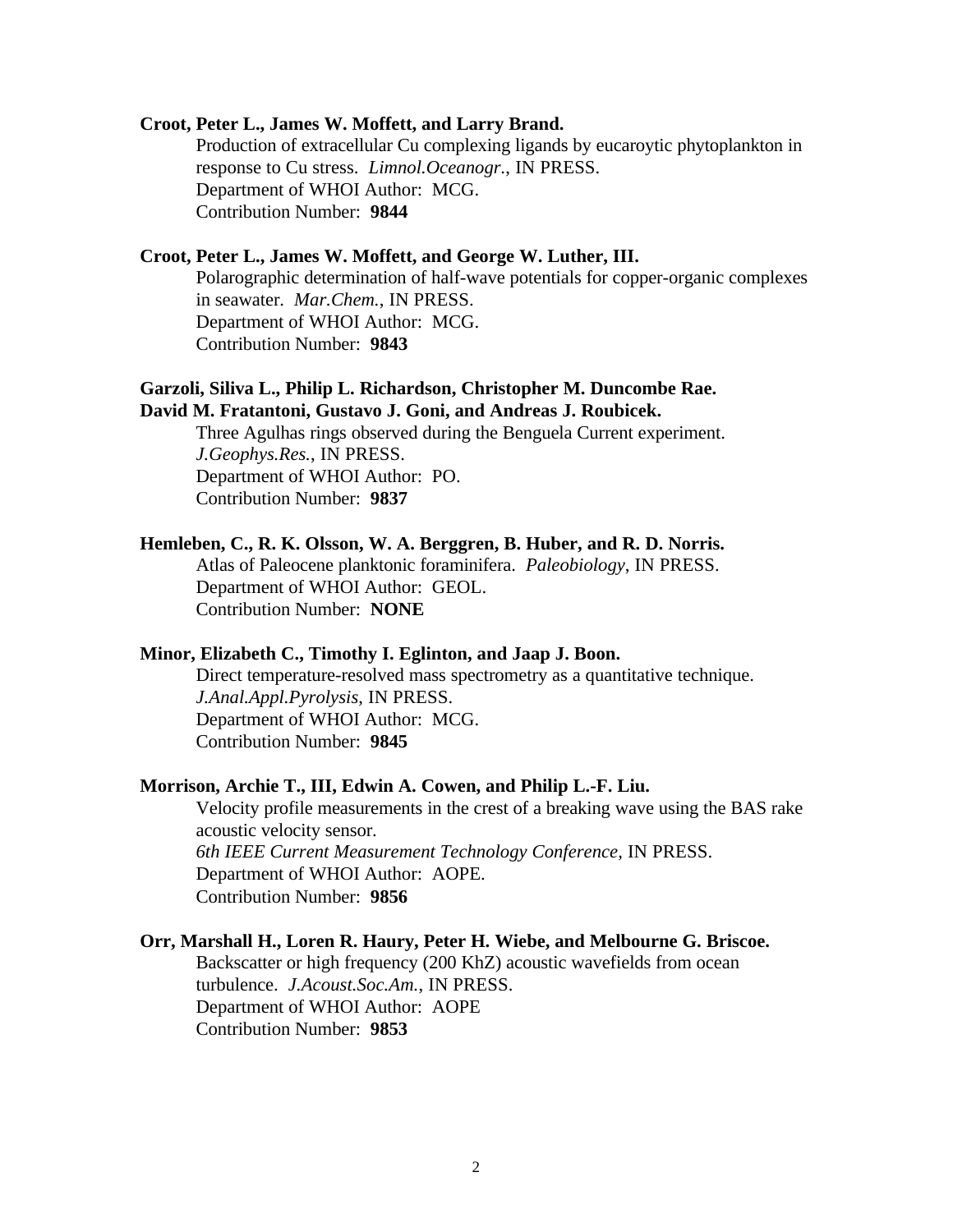# **Sigman, Daniel M., Mark A. Altabet, Roger Francois, Daniel C. McCorkle, and Jean-Francois Gaillard.**

The isotopic composition of diatom-bound nitrogen in Southern Ocean sediments. *Paleoceanography*, IN PRESS. Department of WHOI Author: GEOL. Contribution Number: **9854**

#### **Solow, Andrew R., Christopher Costello, and Andrew Beet.**

On an early result on stability and complexity. *Am.Nat.*, IN PRESS. Department of WHOI Author: MPC. Contribution Number: **9840**

#### **Solow, Andrew R.**

Yet another test for density dependence. *Oecologia*, IN PRESS. Department of WHOI Author: MPC. Contribution Number: **9839**

#### **Spall, Michael A. and David C. Chapman.**

On the efficiency of baroclinic eddy heat transport across narrow fronts. *J.Phys.Oceanogr.*, 28:2275-2287, 1998. Department of WHOI Author: PO. Contribution Number: **9485**

#### **Stanev, E. V., K. O. Buesseler, J. V. Staneva, and H. D. Livingston.**

A comparison of modelled and measured Chernobyl 90Sr distribution in the Black Sea. *J.Environ.Radioact.*, IN PRESS. Department of WHOI Author: MCG. Contribution Number: **9814**

#### **Uchupi, Elazar, S. A. Swift, and D. A. Ross.**

Late Quaternary stratigraphy, paleoclimate and neotectonism of the Persian (Arabian) Gulf region. *Mar.Geol.*, IN PRESS. Department of WHOI Author: GEOL. Contribution Number: **9851**

# **Wetzel, Suzanne W., James B. Edson, Carl A. Friehe, Tihomir S. Hristov, and Scott D. Miller.**

Wave-induced momentum flux over open ocean waves. *J.Phys.Oceanogr.*, IN PRESS. Department of WHOI Author: AOPE. Contribution Number: **9841**